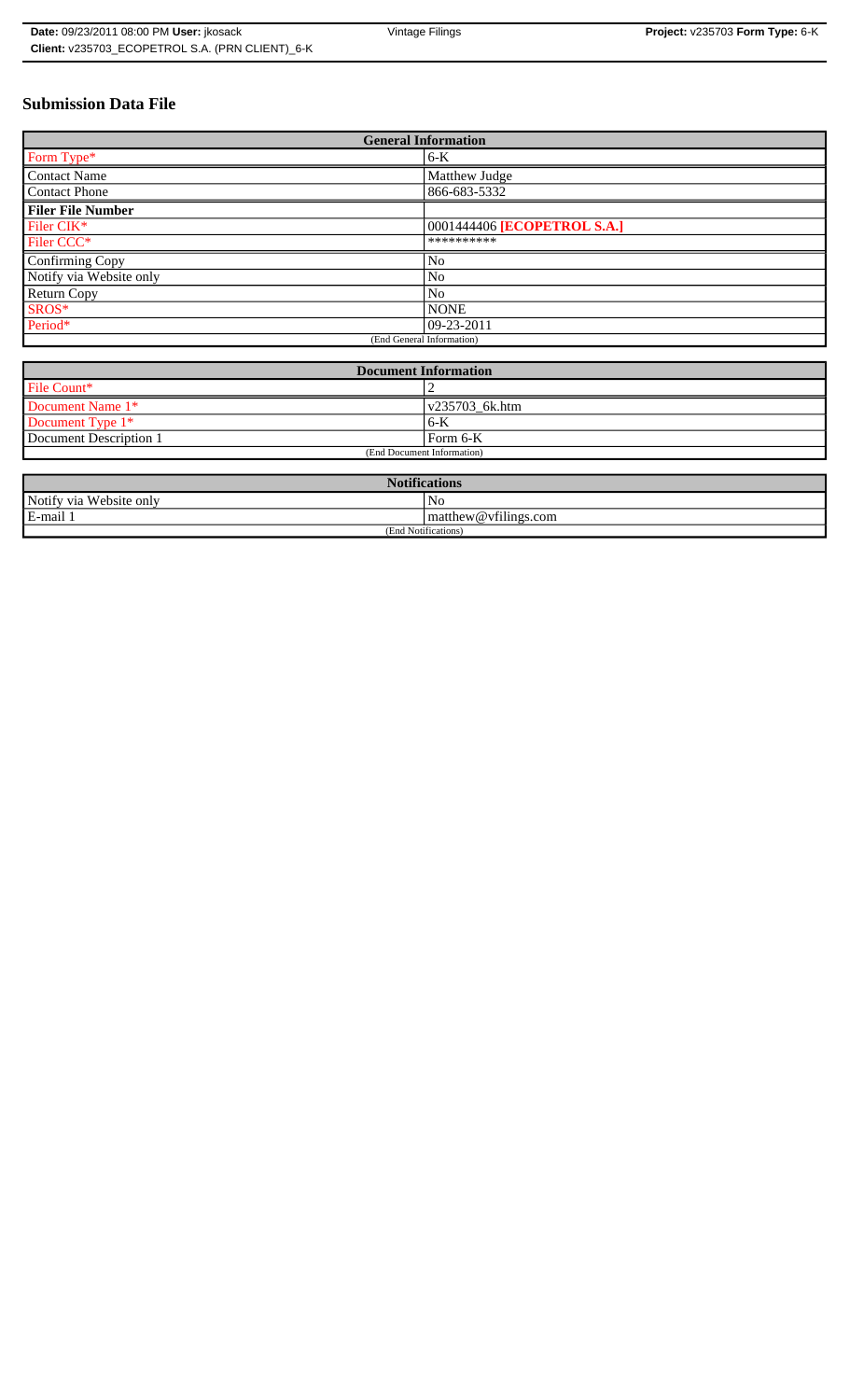#### **SECURITIES AND EXCHANGE COMMISSION Washington, D.C. 20549**  $\overline{a}$

### **FORM 6-K REPORT OF FOREIGN PRIVATE ISSUER PURSUANT TO RULE 13a-16 OR 15d-16 OF THE SECURITIES EXCHANGE ACT OF 1934**

September 2011

 $\overline{a}$ 

 $\overline{a}$ 

 $\overline{a}$ 

 $\overline{a}$ 

Commission File Number: 333-153452

**ECOPETROL S.A.**

*(Exact name of registrant as specified in its Charter)*

Carrera 7 No. 37 – 69 BOGOTA – COLOMBIA *(Address of registrant's principal executive offices)*

Indicate by check mark whether the registrant files or will file annual reports under cover Form 20-F or Form 40-F.

Form 20-F  $\boxtimes$  Form 40-F  $\Box$ 

Indicate by check mark if the registrant is submitting the Form 6-K in paper as permitted by Regulation S-T Rule 101(b)(1):

Yes □ No ⊠

Indicate by check mark if the registrant is submitting the Form 6-K in paper as permitted by Regulation S-T Rule 101(b)(7):

Yes □ No ⊠

Indicate by check mark whether by furnishing the information contained in this Form, the registrant is also thereby furnishing the information to the Commission pursuant to Rule 12g3-2(b) under the Securities Exchange Act of 1934.

 $Yes$   $\square$  No  $X$ 

If "Yes" is marked, indicate below the file number assigned to the registrant in connection with Rule  $12g3-2(b)$ : 82- $N/A$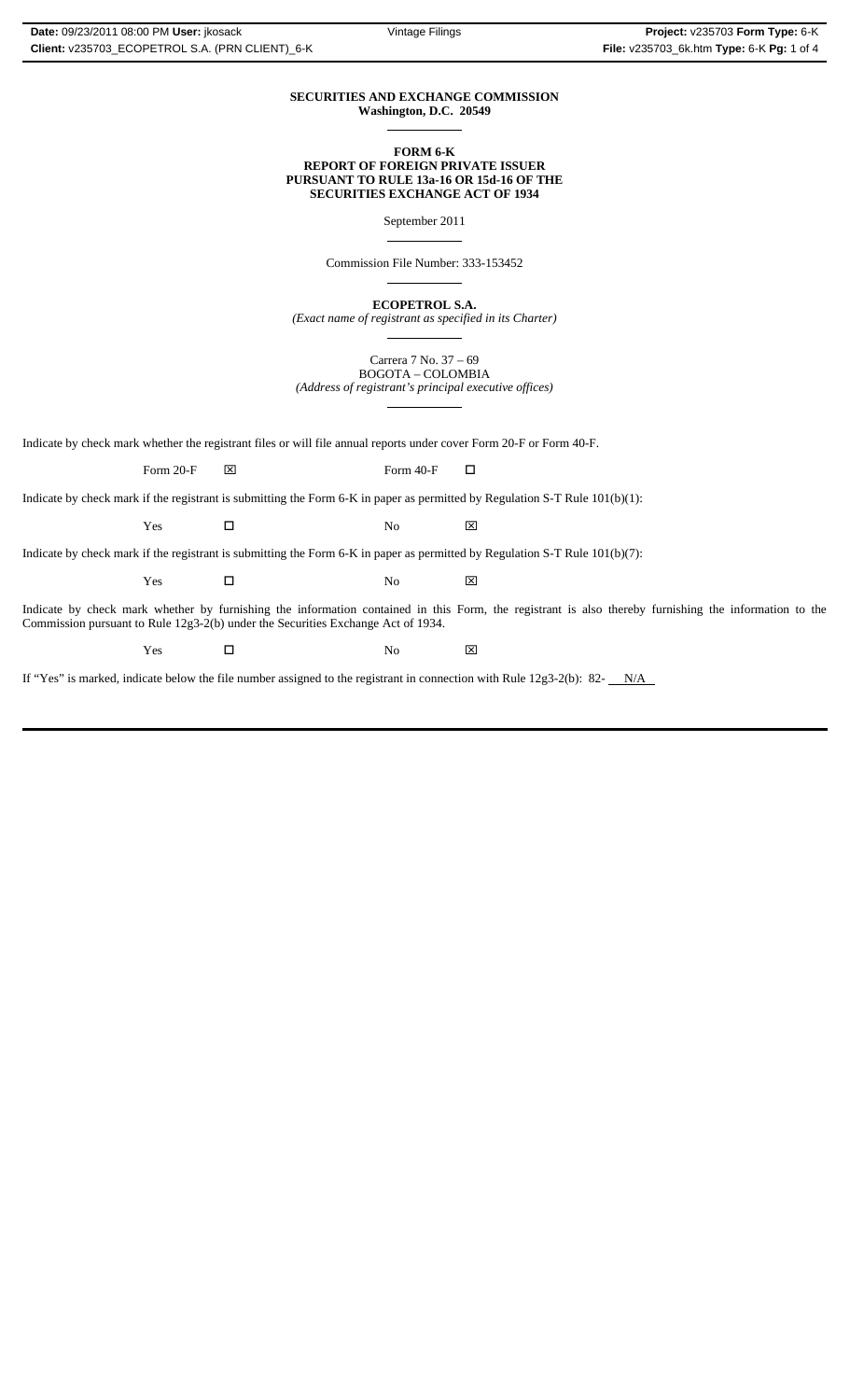

## **ECOPETROL S.A. DISCLOSES A COMMUNICATION FROM MAURICIO CARDENAS, INDEPENDENT DIRECTOR.**

Ecopetrol S.A. (BVC: ECOPETROL; NYSE: EC; BVL: EC; TSX: ECP) ("Ecopetrol" or the "Company") has received from Mauricio Cardenas, independent director, a communication regarding his resignation as representative of minority shareholders in the Board of Directors.

The unofficial English translation of the letter is as follows:

Bogota, September 22, 2011

Mr. JAVIER GUTIERREZ PEMBERTHY CHIEF EXECUTIVE OFFICER ECOPETROL S.A. Bogota

Dear Mr. Gutiérrez:

Due to my appointment as Minister of Mines and Energy of the Republic of Colombia, I hereby respectfully submit my resignation as a member of the Board of Directors of Ecopetrol acting as representative of minority shareholders.

I would like to take this opportunity to express my most sincere appreciation to the minority shareholders for having entrusted me this honorable task of representation since April of 2008, as well as to you and each and every one of the employees of Ecopetrol for the dedicated work you all perform, day in, day out, for the benefit of our country.

Sincerely,

MAURICIO CARDENAS SANTAMARIA

**Bogota, Colombia, September 23, 2011**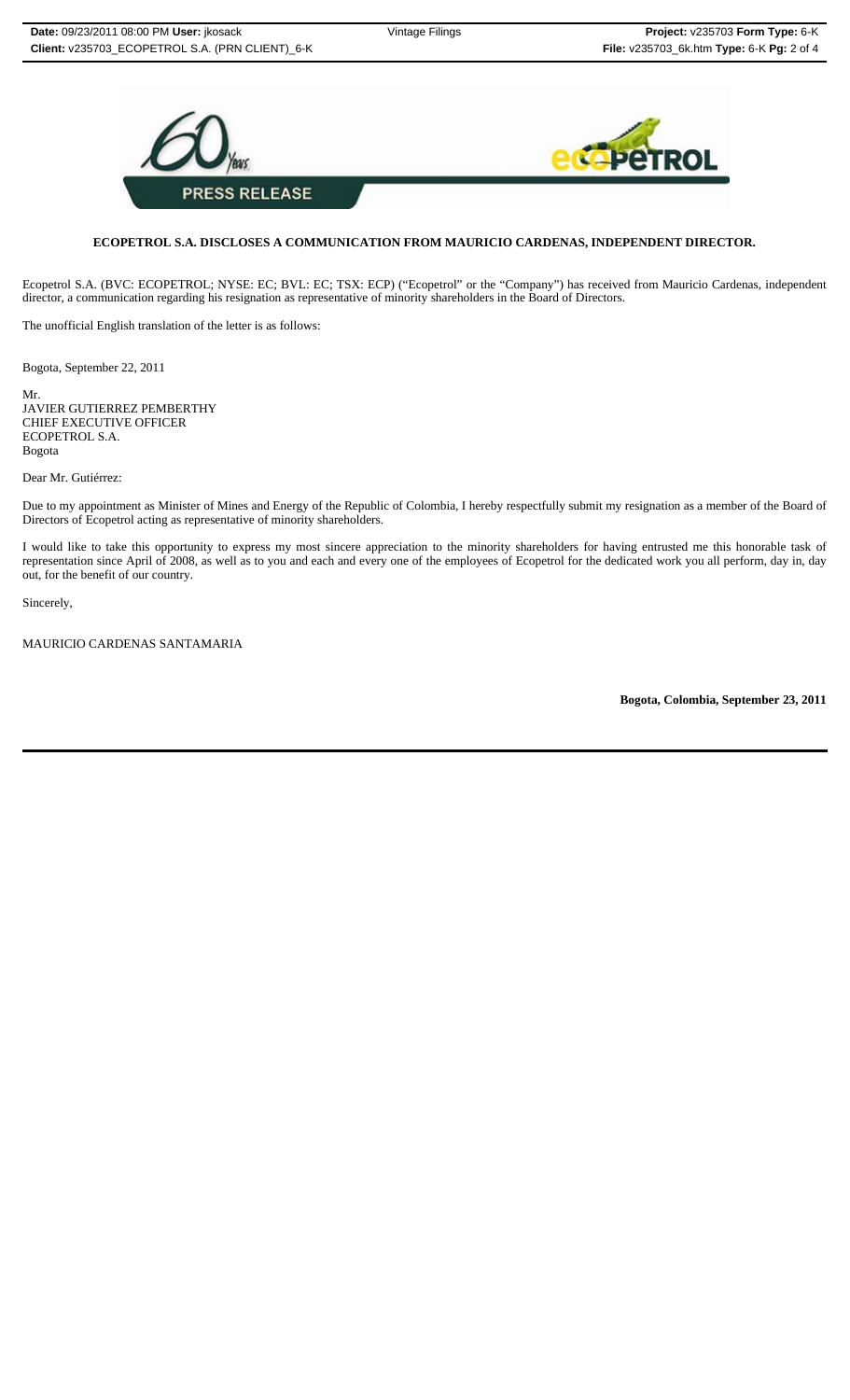

*Ecopetrol is Colombia's largest integrated oil & gas company, where it accounts for 60% of total production. It is one of the top 40 oil companies in the world and the fourth largest oil company in Latin America. The Company is also involved in exploration and production activities in Brazil, Peru and the United States Gulf Coast, and owns the main refineries in Colombia, most of the network of oil and multiple purpose pipelines in the country, petrochemical plants, and is entering into the biofuels business.*

*This release contains forward-looking statements relating to the prospects of the business, estimates for operating and financial results, and those related to growth prospects of Ecopetrol. These are merely projections and, as such, are based exclusively on the expectations of management concerning the future of the business and its continued access to capital to fund the Company's business plan. Such forward-looking statements depend, substantially, on changes in market conditions, government regulations, competitive pressures, the performance of the Colombian economy and the industry, among other factors; therefore, they are subject to change without prior notice.*

**Contact us for any additional information:**

---------------------------------------------------

**Investor Relations Alejandro Giraldo** Phone: +571-234-5190 Email: investors@ecopetrol.com.co

**Media Relations (Colombia) Mauricio Tellez** Phone: + 571-2345377 Fax: +571-2344480 Email: mtellez@ecopetrol.com.co Website: www.ecopetrol.com.co